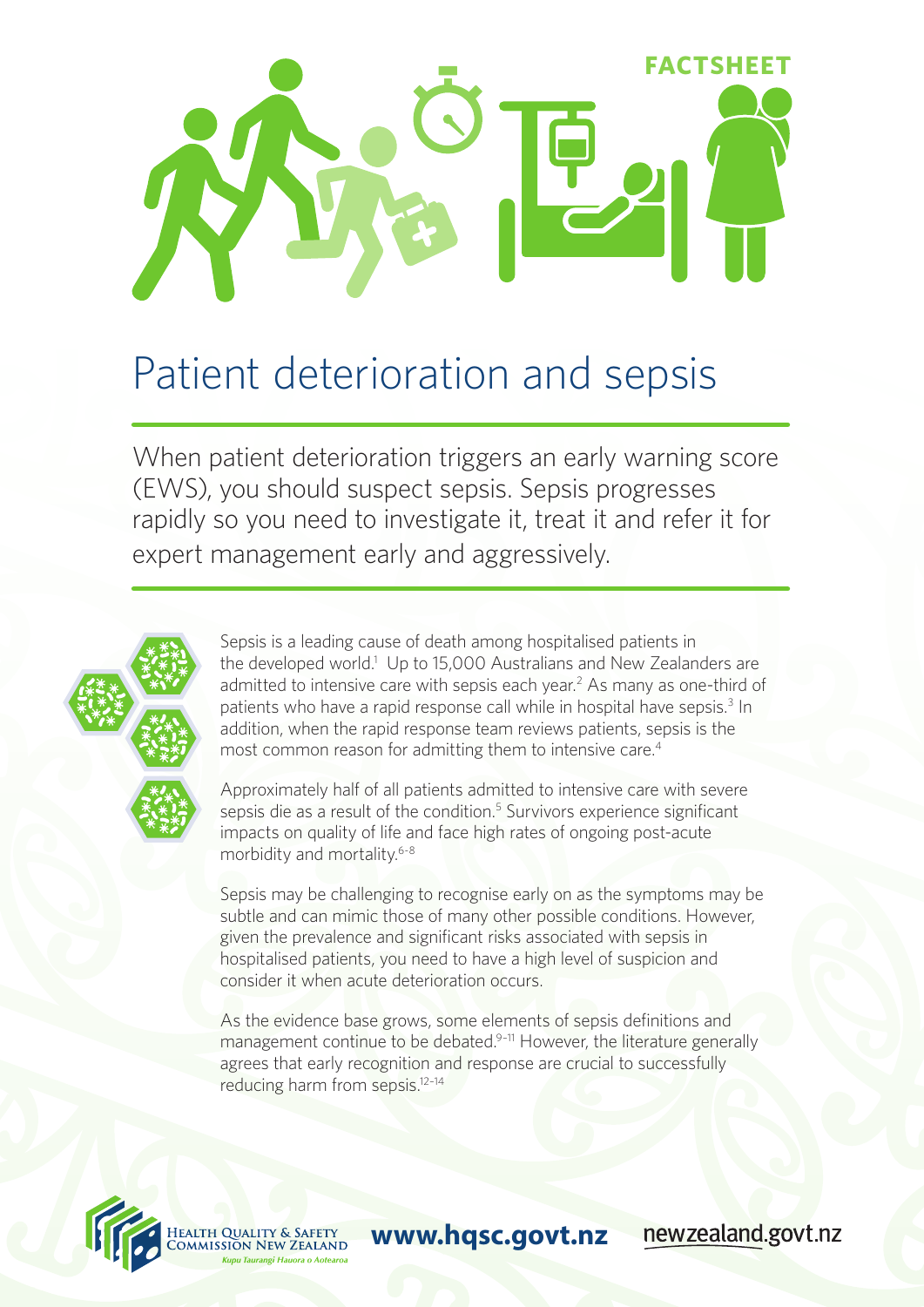

# Recognition

The recently updated consensus definitions for sepsis recommend using the qSOFA tool to help recognise patients with sepsis.<sup>15</sup> This tool uses fast respiratory rate, low blood pressure and altered level of consciousness to identify hospitalised patients in general wards with suspected infection who are at a greater risk for a poor outcome.

The New Zealand EWS uses bedside vital sign parameters to identify patients at risk of harm from any disease causing acute deterioration. The New Zealand EWS is based on the National Early Warning Score (NEWS) used in England. A recent study of 30,000 patients showed that the English NEWS is more accurate than qSOFA at predicting death and intensive care transfer in non-intensive care patients.<sup>16</sup> The authors conclude that qSOFA scores should not replace early warning scores to identify patients with suspected infection.



## Response

Your hospital may have developed sepsis guidelines specifically for local use. If you respond to acutely deteriorating patients, make sure you know what your responsibilities are in managing patients with suspected sepsis. See the next page for recommended capabilities for sepsis management. Note these are indicative only and your hospital will need to localise them to support optimal care for your patients.

# Further guidance

Surviving Sepsis Campaign guideline (Sepsis-3): www.sccm.org/Documents/SSC-Guidelines.pdf

An update in response to Sepsis-3: www.survivingsepsis.org/Guidelines/Pages/default.aspx

A clinical guidelines synopsis: Howell MD, Davis AM. 2017. Management of sepsis and septic shock. *Journal of the American Medical Association*. DOI:10.1001/jama.2017.0131

The National Institute for Health and Care Excellence (United Kingdom): www.nice.org.uk/guidance/ng51/chapter/recommendations#stratifying-risk-of-severe-illness-ordeath-from-sepsis

- 1. Fleischmann C, Scherag A, Adhikari NKJ, et al. 2016. Assessment of global incidence and mortality of hospital-treated sepsis: current estimates and limitations. *American Journal of Respiratory and Critical Care Medicine* 193: 259–72.
- 2. Finfer S, Bellmo R, Lipman J. 2004. Adult-population incidence of severe sepsis in Australian and New Zealand intensive care units. *Intensive Care Medicine* 30: 589–96.
- 3. Cross G, Bligrami I, Eastwood G, et al. 2015. The epidemiology of sepsis during rapid response team reviews in a teaching hospital. *Anaesthesia in Intensive Care* 43: 193–8.
- 4. Jäderling G, Bell M, Martling C-R, et al. 2013. ICU admittance by a rapid response team versus conventional admittance, characteristics, and outcome. *Critical Care Medicine* 41: 725–31.
- 5. Kaukonen K, Bailey M, Suzuki S, et al. 2014. Mortality related to severe sepsis and septic shock among critically ill patients in Australia and New Zealand, 2000–2012. *Journal of the American Medical Association* 311: 1308–16.
- 6. Cuthbertson BH, Elders A, Hall S, et al. 2013. Mortality and quality of life in the five years after severe sepsis. *Critical Care* 17: R70. 7. Iwashyna TJ, Ely EW, Smith DM, Langa KM. 2010. Long-term cognitive impairment and functional disability among survivors of severe sepsis. *Journal of the American Medical Association* 304: 1787–94.
- 8. Prescott HC, Langa KM, Liu V, et al. 2014. Increased 1-Year healthcare use in survivors of severe sepsis. *American Journal of Respiratory and Critical Care Medicine* 190: 62–9.
- 9. Kramer R, Cooker C, Liu V, et al. 2015. Variation in the contents of sepsis bundles and quality measures. *Annals of the American Thoracic Society* 12: 1676–84.
- 10. Simpson SQ. 2016. New sepsis criteria: a change we should not make. *Chest* 149: 1117–8. 11. Singer M, Deutschman CS, Seymour C, et al. 2016. The third international consensus definitions for sepsis and septic shock (sepsis-3). *Journal of the American Medical Association* 315: 801–10.
- 12. Torsvik M, Gustad L, Mehl A, et al. 2016. Early identification of sepsis in hospital inpatients by ward nurses increases 30-day survival. *Critical Care* 20: 244.
- 13. Burrell A, McLaws M, Fullick M, et al. 2016. Sepsis kills: early intervention saves lives. *Medical Journal of Australia* 204: 73.
- 14. Jones SL, Ashton CM, Kiehne L, et al. 2016. The Sepsis Early Recognition and Response Initiative (SERRI). *Joint Commission Journal on Quality and Patient Safety/Joint Commission Resources* 42: 122–38.
- 15 Singer et al 2016, *op.cit*.
- 16 Churpek M, Snyder A, Han X, et al. 2016. qSOFA, SIRS and Early Warning Scores for detecting clinical deterioration in infected patients outside the ICU. *American Journal of Respiratory and Critical Care Medicine.* 195(7): 906–11. doi: 10.1164/rccm.201604-  $08540C$